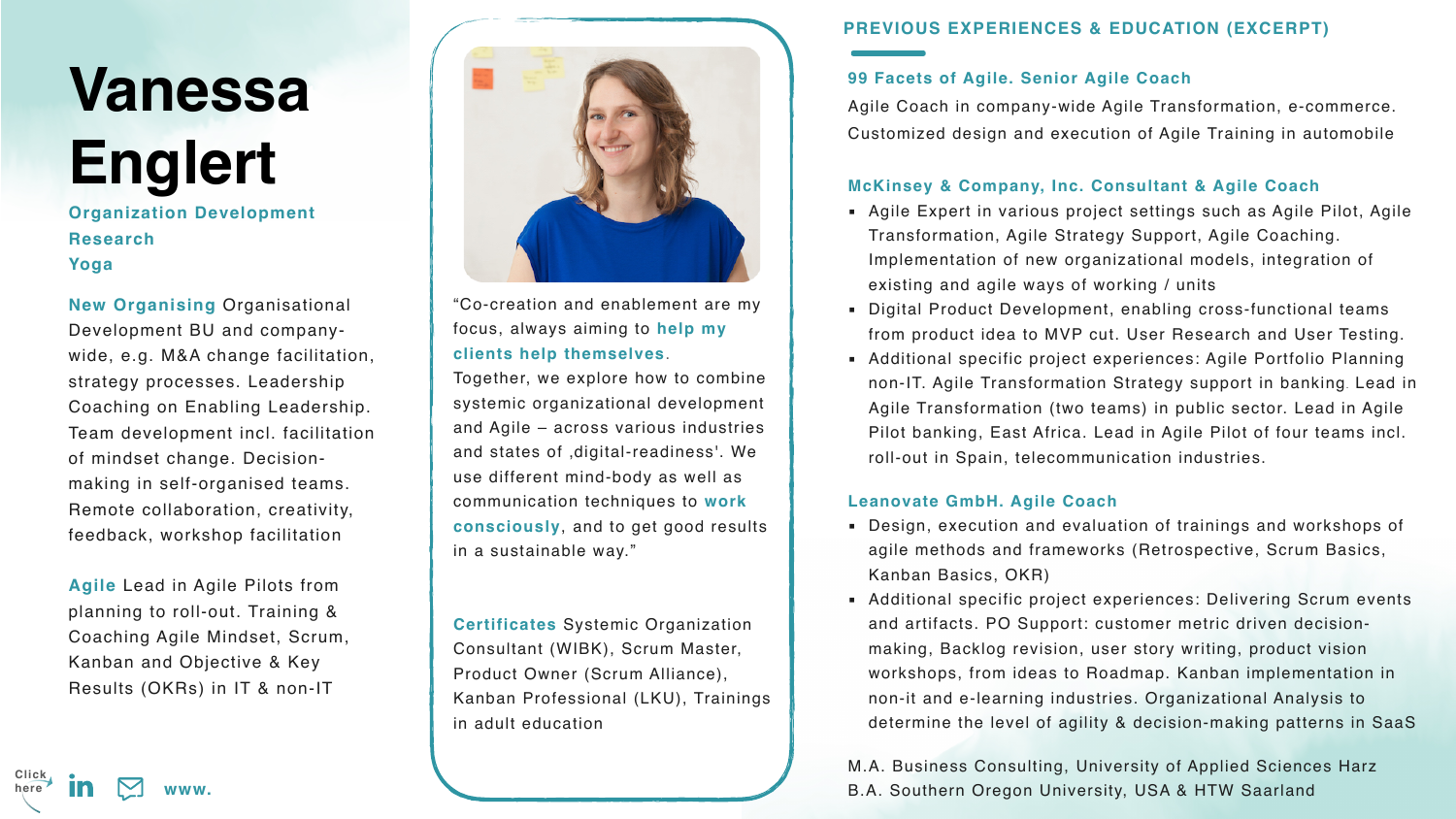## **First being, then doing**

Being fully present, in the moment and for each other, is the best base for a pleasant experience and quality results.

We are more than thinkers! Everything of you, in a responsible way, has a place at work and can enrich it.

### **Relativity of the intellect**

### **You. I. We.**

Each of us is responsible for our own inner experience and at the same time for what emerges when we come together. Being productive and getting to know yourself via interaction.

## **Working Consciously**

We can learn to take responsibility for the process, which is necessary for self-organization.

**Things to know about the mode of collaboration, which I invite to**

**What is** *working consciously***?** A way of working that serves as an alternative to the efficiency-maximizing, deficit-oriented and hyper-individualized of our prevailing working environment.

**Why work consciously?** By working consciously, we can explicitly take care of ourselves and the relationship in which we create the work.

**Creativity techniques, agile methods, Design Thinking** In this way, we give all thinking, feeling, perceiving a place in the workshop or in the **in**  $\sum$  www. **[xxx](https://www.linkedin.com/in/vanessaenglert/) xxx xxx xxx xxx xxx xxx xxx xxx xxx xxx xxx xxx xxx xxx xxx xxx xxx xxx xxx xxx xxx xxx xxx xxx xxx xxx xxx xxx xxx xxx xxx xxx xxx x** 

The quality of the work results can be increased.

**Do we have to work consciously?** All things optional, you shape our cooperation in terms of how much and when to apply this way of working. For a long-term cooperation it is important to me that you bring an acted on interest.

## **THESE PRINCIPLES GUIDE US**

## **THESE PRACTICES ENACT THEM**

**Mind and body work - to be fully present**  We are brain-workers. With a clear head, we work better. Being fully present through breathing exercises, mental practices or movement.

## **[Thinking Circle](https://www.all-in-one-spirit.de/events/seminar/2022-03-08/thinking-circle-raum-fuer-gemeinsames-denken) - A method for conscious busyness (meetings)**



With approaches such as deep listening, intentional speaking and individual ownership of one's own reactions, Thinking Circle strengthens the community and response-ability of each individual. Meeting structures that counteract hierarchies as well as create awareness of the common center and togetherness contribute directly to taking on process ownership and to learning to self-organize.